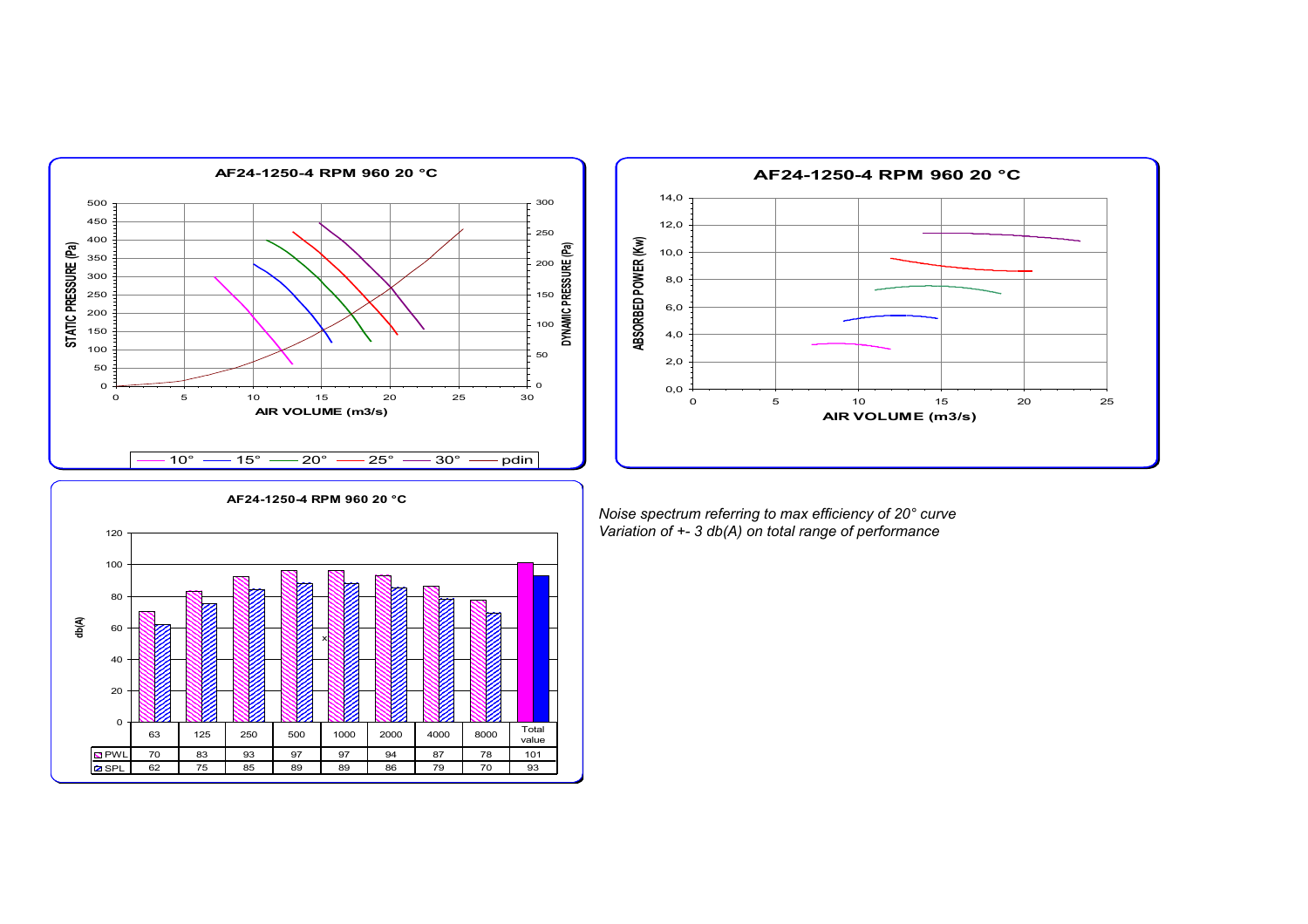



**AF24-1250-5 RPM 960 20 °C** 0 20 40 60 80 100 120 **db(A)** PWL 68 82 92 96 96 93 86 77 101 SPL 60 74 84 88 88 85 78 69 93 63 | 125 | 250 | 500 | 1000 | 2000 | 4000 | 8000 | Total value x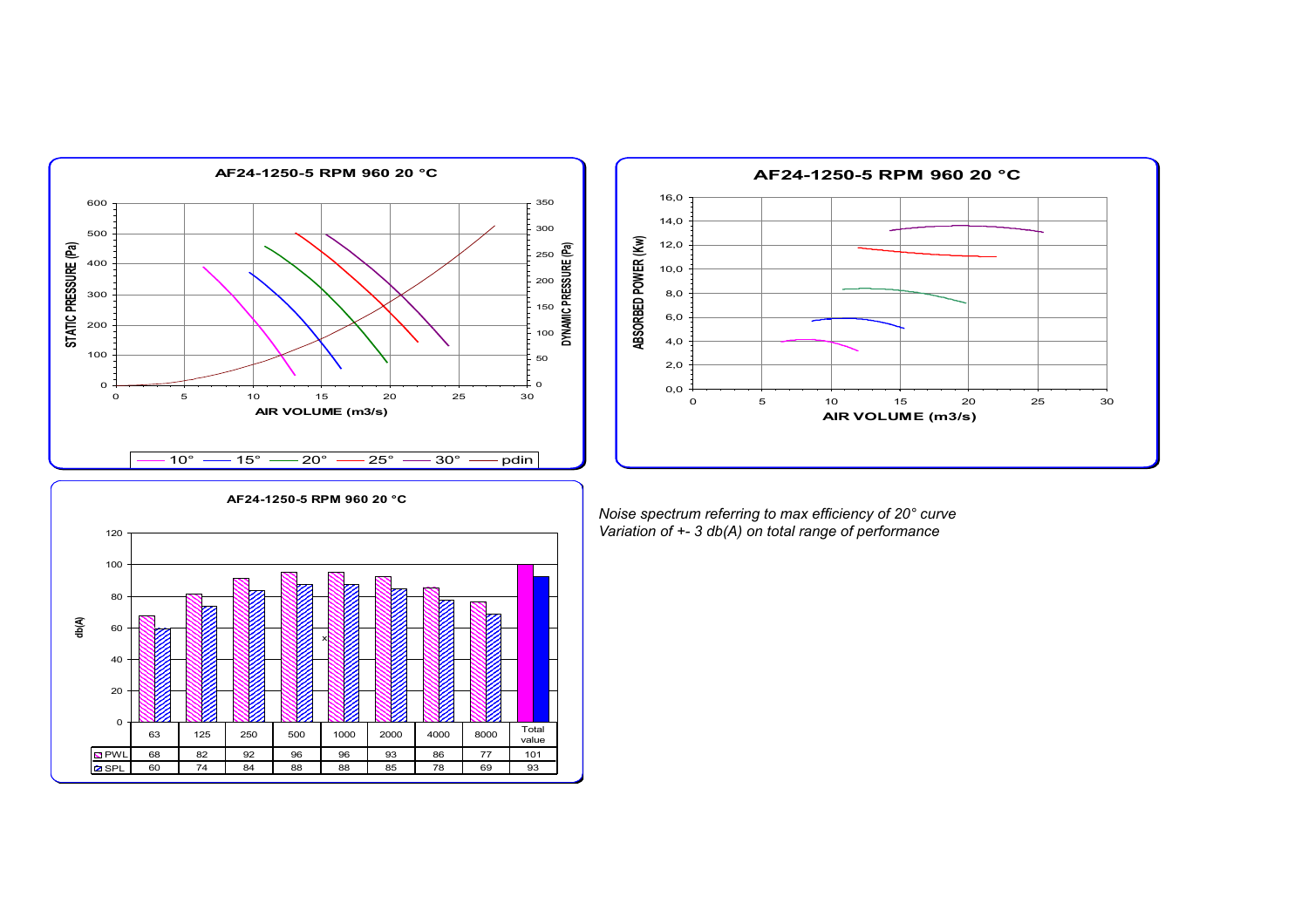



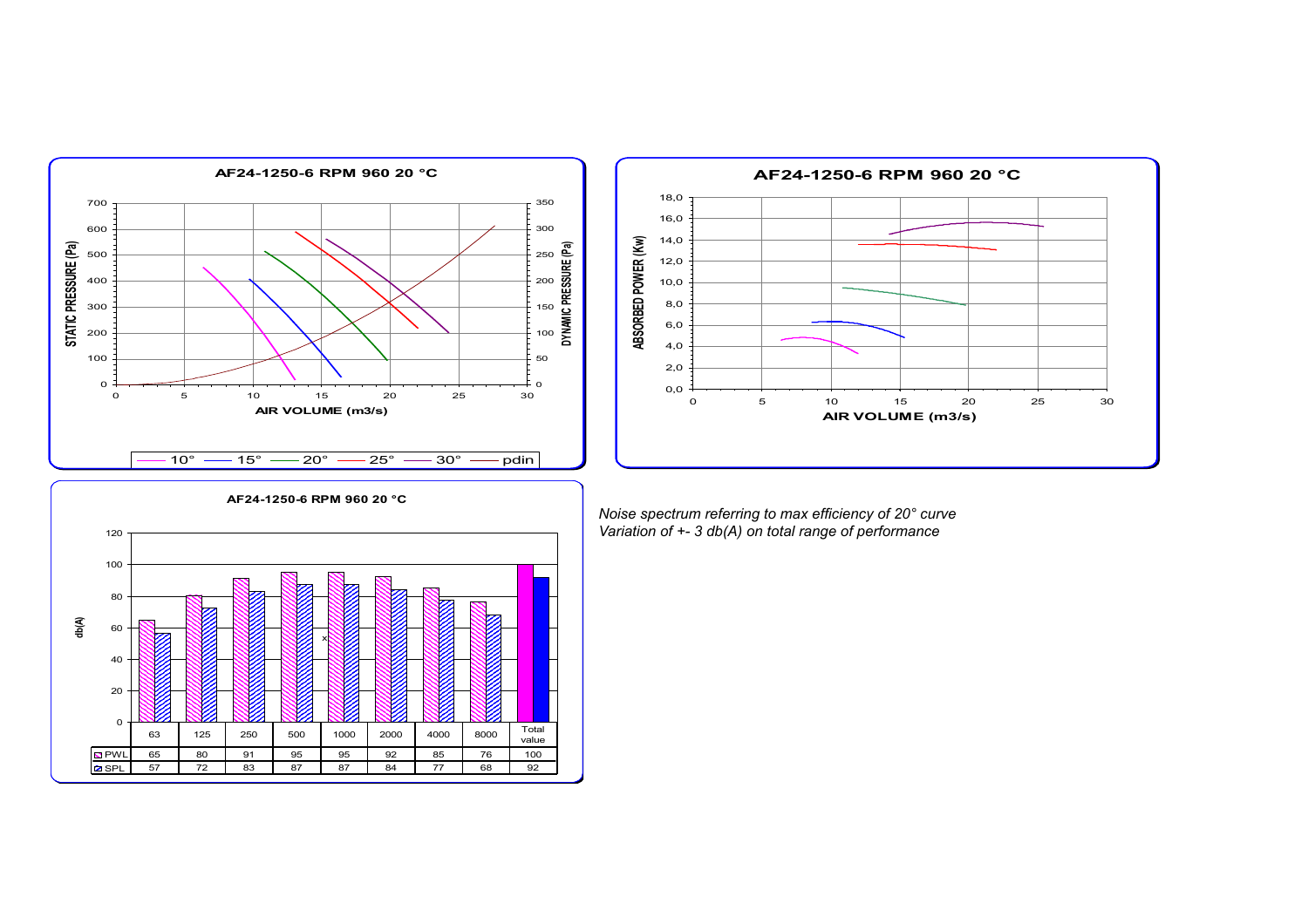



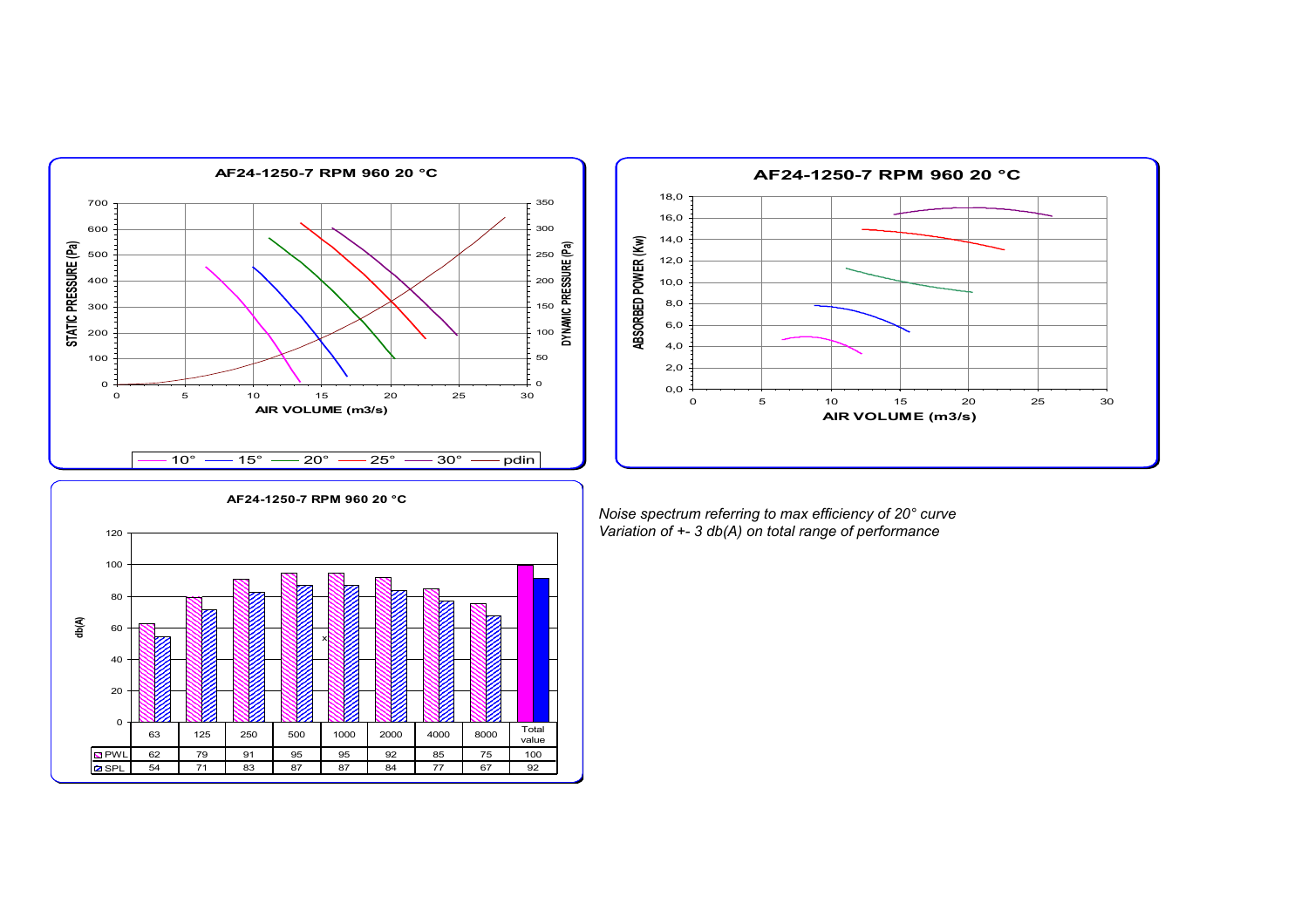